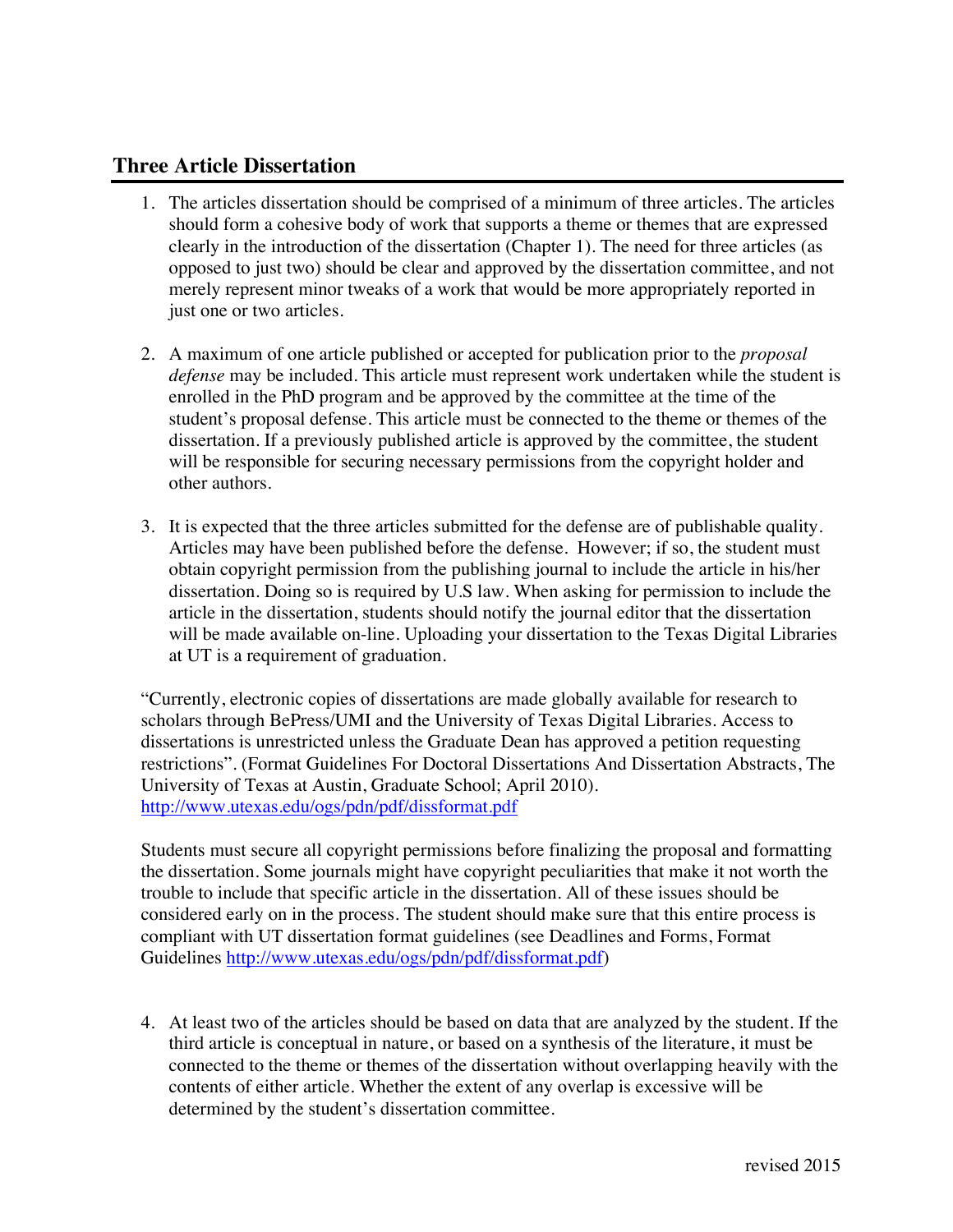- 5. A certain amount of overlap is acceptable. For example, portions of the literature review may need to be cited in the various articles because it delineates the entire historical background of the study's focal topic. Redundancy can be carefully reduced by citing one's own work. However, self-plagiarism - reusing one's own previously written work or data in a 'new' written product without letting the reader know that this material has appeared elsewhere - is prohibited.
- 6. Journals to which articles are being submitted must be approved by the dissertation committee. Serving as an "editorial board" for the student, the committee will help select journals that will challenge the student and offer a reasonable chance of publication success.
- 7. Students must be first author on all articles. As first authors, students are responsible for development and articulation of a concept or idea for research, development of a proposal to pursue this idea, development of a research design, conducting research and analysis, writing major portions of a manuscript, designing an intervention or assessment (if relevant), and interpreting results. No other students can be co-authors on any of the articles. Co-authors must be identified at the student's proposal defense. The article and the role of the co-authors must be presented and approved by all members of the dissertation committee. Any changes in co-authorship must be approved by the student's committee.
- 8. If an article is rejected by a journal during the dissertation process, the student may submit to another journal approved by the dissertation committee. In the case of a revise and resubmit during the dissertation process, any changes to the article must be approved by the dissertation committee. Co-authorship will not be changed for a revise and resubmit.
- 9. If an article is rejected by a journal after the successful completion and defense of the dissertation, co-authorship decisions that were made during the dissertation process will no longer be in effect. Submission to a new journal will be at the sole discretion of the PhD graduate. Also after the successful dissertation defense, any new submission or resubmission, including changes in the authorship or article content, will be at the discretion of the PhD graduate.
- 10. The dissertation must include an abstract that synthesizes the articles, as well as an introduction (Chapter 1) and a conclusion (Chapter 5, assuming 3 articles are presented).
- 11. The introduction should function as the cord that weaves the various manuscripts together and describes, for the reader, their 'collective meaning' and 'combined contribution' to the field. It should include:

a. A definition or statement of the problem

b. The importance of the problem, i.e., why it is worth researching, why it matters to the field of social work.

c. The theoretical foundation (s) supporting the problem/issue.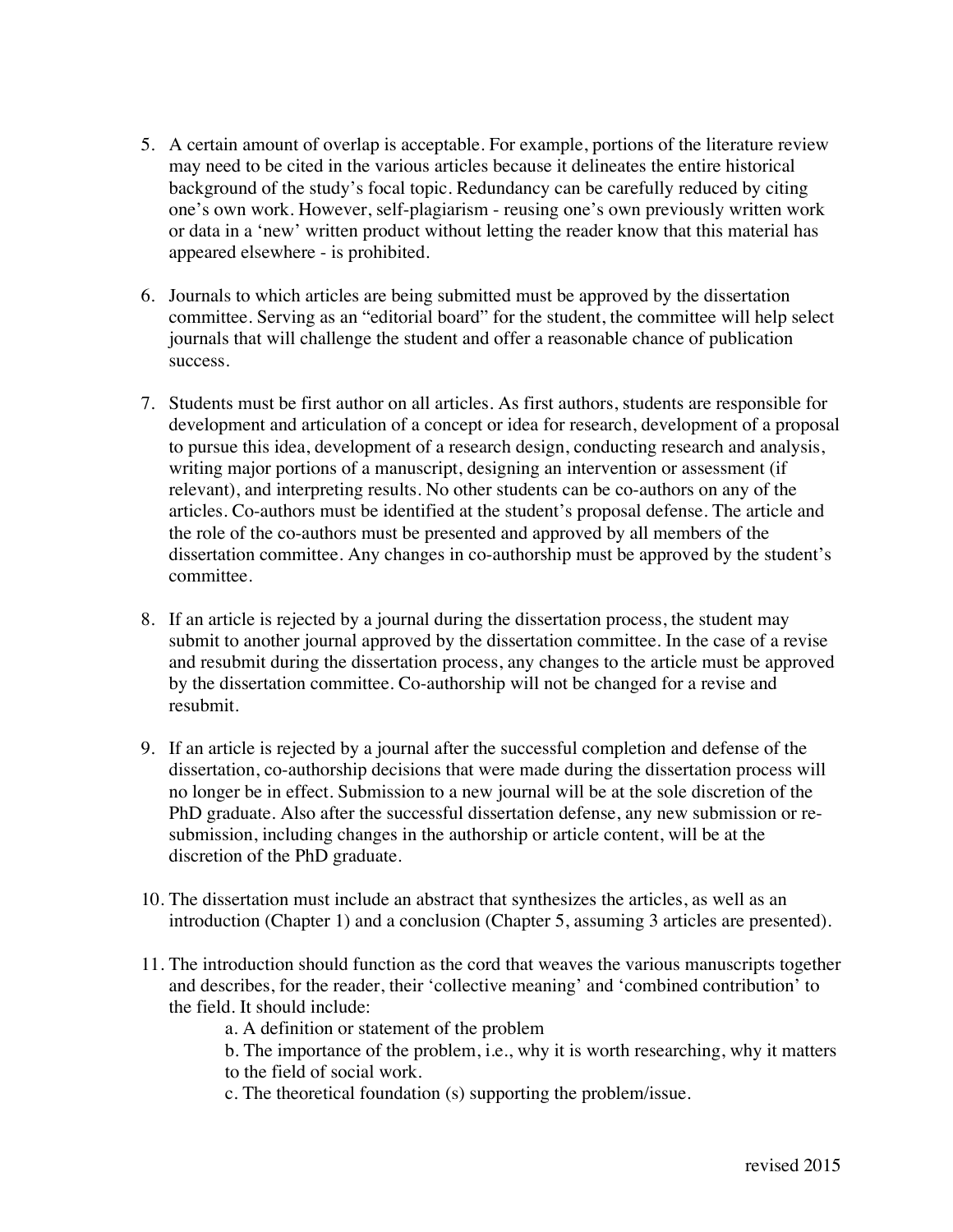d. An overview of the important literature (overview, because each article will have its own unique literature review).

e. The research questions.

- f. The methodology to be used to answer those questions.
- 12. The conclusion will briefly summarize the dissertation's major findings, limitations, discussion, and recommendations. The student will also present and discuss linkages (i.e., similarities and differences) between the separate manuscripts that are included in the dissertation, striving as much as possible to present the document as representative of a coherent body of work. The conclusion chapter 'ties' everything together and helps the reader see how the various manuscripts, taken together, make a contribution to the knowledge base regarding the problem. The conclusion chapter should present/discuss research imperatives, or knowledge gaps, not visible when each manuscript is considered individually and should articulate an agenda for future research on the issues addressed in the dissertation.
- 13. The dissertation proposal must include:
	- a. The introductory chapter.
	- b. Copies of any completed articles, whether published or not.
	- c. An outline of any articles in progress.
	- d. A list of proposed journals.
	- e. A timeline for completion of the work.

 The defense of the dissertation proposal is expected to parallel the proposal defense for a traditional dissertation. The three article dissertation alters the format, but not the content, expected in the dissertation research.

- 14. The final copy of the dissertation should be formatted and bound consistent with UT dissertation guidelines for a 3-article dissertation. At The University of Texas at Austin, dissertations must be "coherent and consistent in appearance throughout, which means that previously published material must be printed using the same font and format as the rest of the dissertation." (copyrights, Copyright Registration, And Permission Letters, Side Two: Use of Published Papers That You have Written; 11/99) http://www.utexas.edu/ogs/pdn/pdf/copyright\_info.pdf)
- 15. Copyright issues frequently arise with previously published material. The students need to obtain permission to duplicate copyrighted material (and, possible, multiple author releases). Students should check with the UT Graduate School to make sure they are in compliance with University dissertation guidelines and copyright regulations.

Deadlines and Forms: http://www.utexas.edu/ogs/pdn/ Format Guidelines: http://www.utexas.edu/ogs/pdn/pdf/dissformat.pdf Copyright rules: http://www.utexas.edu/ogs/pdn/pdf/copyright\_info.pdf